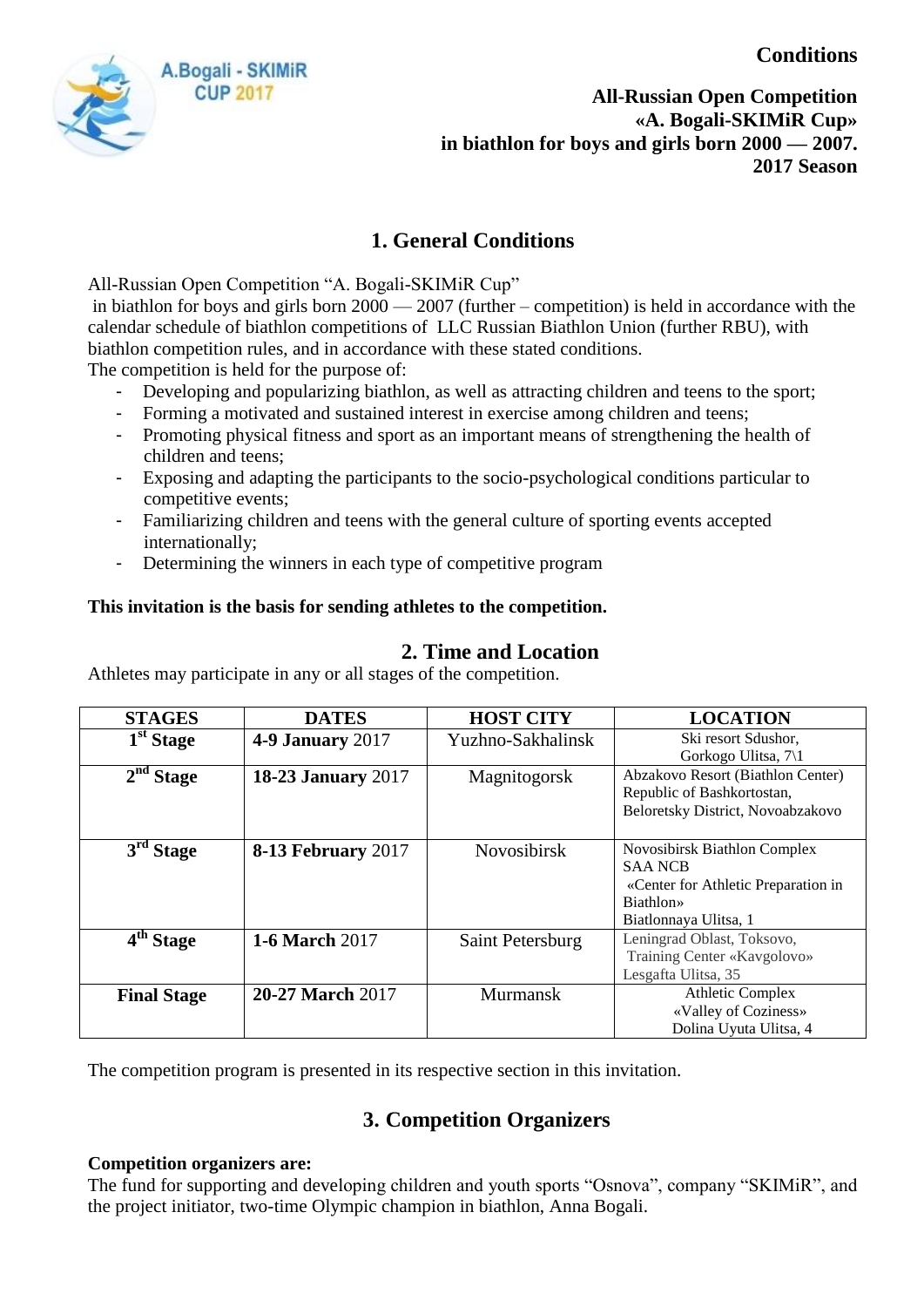## **4. Conditions of Participation in the Competition**

Boys and girls born 2000-2007 are allowed to participate in the competition. The participants will compete according to age groups:

- Boys and girls born 2000-2001
- Boys and girls born 2002-2003
- Boys and girls born 2004-2005
- Boys and girls born 2006-2007

Athletes may participate in any or all stages of the competition.

The total number of participants in each stage is limited to 500 athletes.

The total number of participants in the final stage is limited to 1000 athletes.

The final stage of "A. Bogali-SKIMiR Cup" in 2017 is the competition in Murmansk.

Each participant of the competition should have a corresponding program of athletic and technical preparation. The sending organization (or the training and accompanying representative) takes full responsibility for the condition of their athlete's health and preparation for the competition.

## **5. Financing Conditions**

Financing connected with organizational expenses for preparation and hosting the competition is accomplished thanks to the funds of the organizers and sponsors of the competition, other participating organizations, and budgetary funds from supporting administrative organs.

## **Expenses for participating athletes**

Expenses for sending athletes (travel, food, accommodation, and insurance) are the responsibility of the sending organization.

The competition organizers may provide assistance to the participants in the form of accommodation and meals at a discounted rate as well as providing transportation to meet visiting teams. Likewise, transportation may be provided for teams from their accommodations to the competition start (if accommodations are located far away).

The competition organizers will provide the athletes with 5.6mm sporting rifles for shooting at a distance of no less than 50m in the biathlon ("Biathlon-7-3", "Biathlon-7-4", "Anschutz", or other rifles, according to the rules of the competition), as well as providing ammunition. During the stage in Yuzhno-Sakhalinsk, the biathlon will use pneumatic rifles for shooting at a distance of 10m. Competition participants may bring their own rifles if they correspond to the rules of the competition.

## **6. Safety Provisions for Participants and Spectators**

In the interest of the participants' safety, the athletic events will be held in sports facilities approved for operations by government commissions, which have received a technical inspection of the sports facilities

The competition will be held in sports facilities which meet the demands of regulatory legislation (for the Russian Federation) with regards to providing order and safety for participants and spectators, on the condition that they have received a technical inspection certificate prior to the start of the competition, all approved in accordance with the established procedure. The provided sports equipment will meet standards.

Participation in the competition is only allowed if the athlete has with him or her (in the original) a life and health insurance policy covering accidents which must be presented to the credentials committee for each participant so that they may be admitted to the competition. The insuring of participants is an expense for which the sending organization bears responsibility.

Each participant must have a doctor's note confirming a clean bill of health. This is the basis for admittance to the sporting competition.

# **7. Competition Program**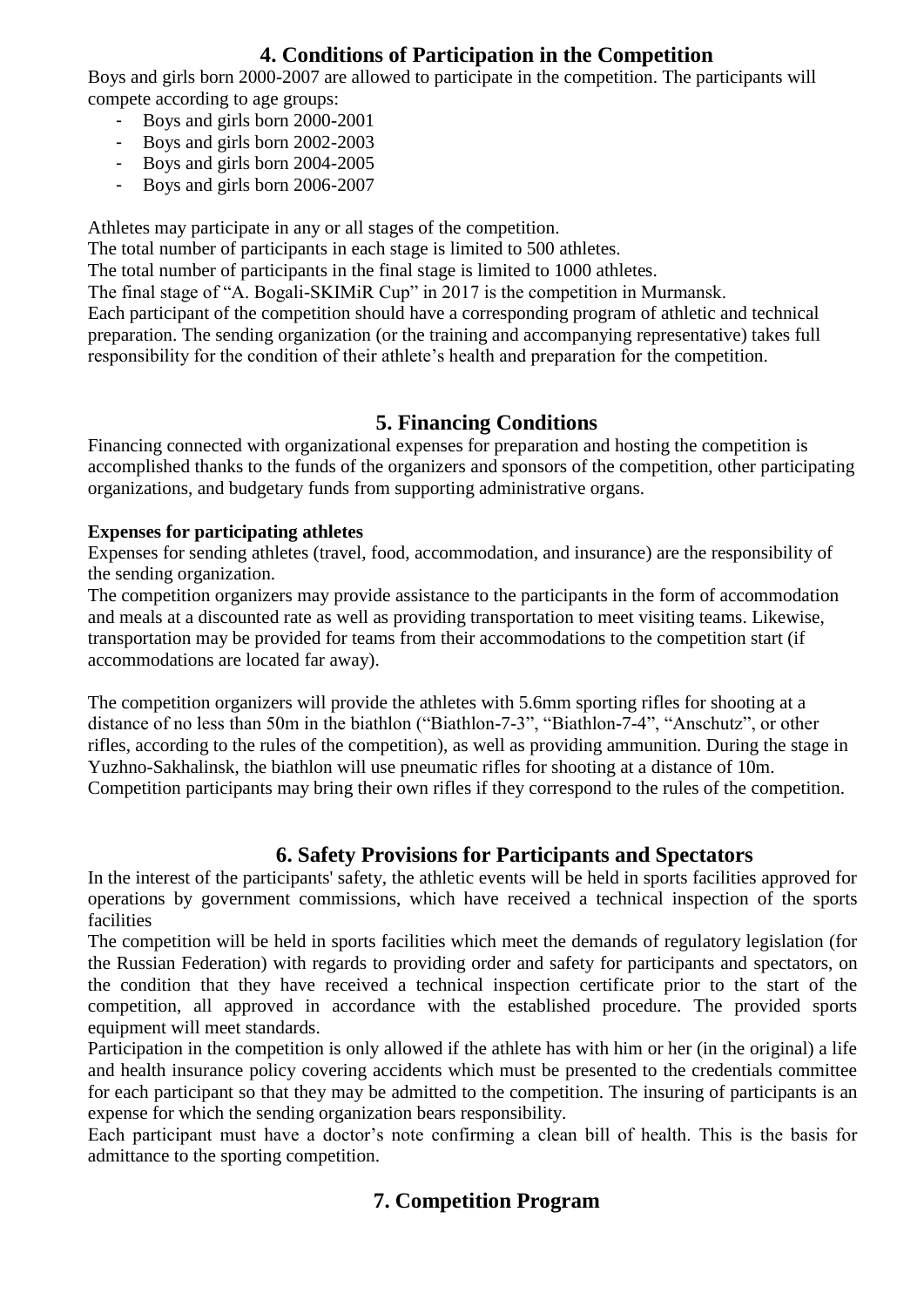| 4 January | Day of arrival                                                                              |  |  |  |  |
|-----------|---------------------------------------------------------------------------------------------|--|--|--|--|
| 2017      | Meeting of the competition jury                                                             |  |  |  |  |
|           | <b>Unofficial training</b>                                                                  |  |  |  |  |
| 5 January | <b>Official training</b>                                                                    |  |  |  |  |
| 2017 года |                                                                                             |  |  |  |  |
| 6 January | Individual race:                                                                            |  |  |  |  |
| 2017      | - Girls born 2000-2001 - 7.5 km (laps 1.5x5), P-S-P-S with arm sling, penalty 1 min.        |  |  |  |  |
|           | - Girls born 2002-2003 - 5 km (laps 1x5), P-S-P-S with arm sling, penalty 30 sec.           |  |  |  |  |
|           | - Girls born 2004-2005 - 4 km (laps 1x4) P-P-P with support, penalty 30 sec.                |  |  |  |  |
|           | - Girls born 2006-2007 - 3 km (laps 1x3) P-P with support, penalty 30 sec.                  |  |  |  |  |
|           | - Boys born 2000-2001 - 10 km (laps 2x5), P-S-P-S with arm sling, penalty 1 min.            |  |  |  |  |
|           | - Boys born 2002-2003 - 6 km (laps 1.2x5), P-S-P-S with arm sling, penalty 30 sec.          |  |  |  |  |
|           | - Boys born 2004-2005 - 4.8 km (laps 1.2x4) P-P-P with support, penalty 30 sec.             |  |  |  |  |
|           | - Boys born 2006-2007 - 3 km (laps 1x3) P-P- with support, penalty 30 sec.                  |  |  |  |  |
|           | Sprint:                                                                                     |  |  |  |  |
| 7 January |                                                                                             |  |  |  |  |
| 2017      | - Girls born 2000-2001 $-4.5$ km (laps 1.5x3), P-S with arm sling, penalty 150 m.           |  |  |  |  |
|           | - Girls born 2002-2003 - 3.6 km (laps 1.2x3), P-S with arm sling, penalty 80 m.             |  |  |  |  |
|           | - Girls born 2004-2005 - 3 km (laps 1x3), P-P with support, penalty 80 m.                   |  |  |  |  |
|           | - Girls born 2006-2007 - 2.4 km (laps 0.8x3), P-P with support, penalty 80 m.               |  |  |  |  |
|           | - Boys born 2000-2001 - 6 km (laps 2x3), P-S with arm sling, penalty 150 m.                 |  |  |  |  |
|           | - Boys born 2002-2003 - 4.5 km (laps 1.5x3), P-S with sling, penalty 80 m.                  |  |  |  |  |
|           | - Boys born 2004-2005 - 3.6 km (laps 1.2x3), P-P with support, penalty 80 m.                |  |  |  |  |
|           | - Boys born 2006-2007 $-$ 2.4 km (laps 0.8x3), P-P with support, penalty 80 m.              |  |  |  |  |
| 8 January | Mixed Relay (2 girls + 2 boys):                                                             |  |  |  |  |
| 2017      | - Participants born 2000-2001 - 2 G x 4.5 km (laps 0.5x3) + 2 B x 6 km (laps 2x3), shooting |  |  |  |  |
|           | P-S with arm sling, penalty lap 150 m.                                                      |  |  |  |  |
|           | - Participants born 2002-2003 - 2 G x 3.6 km (laps 1.2x3) + 2 B x 4.5 km (laps 1.5x3),      |  |  |  |  |
|           | shooting P-S with arm sling, penalty lap 80 m.                                              |  |  |  |  |
|           | - Participants born 2004-2005 - 2 G x 3 km (laps 1x3) + 2 B x 3.6 km (laps 1.2x3), shooting |  |  |  |  |
|           | P-P with support, penalty lap 80 m.                                                         |  |  |  |  |
|           | - Participants born 2006-2007 - 2 G x 1.5 km (laps 0.5x3) + 2 B x 2.4 km (laps 0.8x3),      |  |  |  |  |
|           | shooting P-P with support, penalty lap 80 m.                                                |  |  |  |  |
|           |                                                                                             |  |  |  |  |
|           | Closing ceremony for the competition, awards                                                |  |  |  |  |
| 9 January | Day of departure                                                                            |  |  |  |  |
| 2017      |                                                                                             |  |  |  |  |

## **1 st Stage: YUZHNO-SAKHALINSK 4-9 January, 2017**

## **2 nd Stage: MAGNITOGORSK (Abzakovo) 18-23 January, 2017**

| 18 January<br>2017 | Day of arrival<br>Meeting of the competition jury<br><b>Unofficial training</b>                                                                                                                                                                                                                                                                                                                                                                                                                                                                                                                                                                                                                           |
|--------------------|-----------------------------------------------------------------------------------------------------------------------------------------------------------------------------------------------------------------------------------------------------------------------------------------------------------------------------------------------------------------------------------------------------------------------------------------------------------------------------------------------------------------------------------------------------------------------------------------------------------------------------------------------------------------------------------------------------------|
| 19 January<br>2017 | <b>Official training</b>                                                                                                                                                                                                                                                                                                                                                                                                                                                                                                                                                                                                                                                                                  |
| 20 January<br>2017 | Individual race:<br>- Girls born 2000-2001 $-7.5$ km (laps 1.5x5), P-S-P-S with arm sling, penalty 1 min.<br>- Girls born 2002-2003 - 5 km (laps 1x5), P-S-P-S with arm sling, penalty 30 sec.<br>- Girls born 2004-2005 - 4 km (laps 1x4) P-P-P with support, penalty 30 sec.<br>- Girls born 2006-2007 - 3 km (laps 1x3) P-P with support, penalty 30 sec.<br>- Boys born 2000-2001 - 10 km (laps 2x5), P-S-P-S with arm sling, penalty 1 min.<br>- Boys born 2002-2003 - 6 km (laps 1.2x5), P-S-P-S with arm sling, penalty 30 sec.<br>- Boys born 2004-2005 $-$ 4.8 km (laps 1.2x4) P-P-P with support, penalty 30 sec.<br>- Boys born 2006-2007 - 3 km (laps 1x3) P-P- with support, penalty 30 sec. |
| 21 January<br>2017 | Sprint:<br>- Girls born 2000-2001 $-$ 4.5 km (laps 1.5x3), P-S with arm sling, penalty 150 m.<br>- Girls born 2002-2003 - 3.6 km (laps 1.2x3), P-S with arm sling, penalty 80 m.<br>- Girls born 2004-2005 - 3 km (laps 1x3), P-P with support, penalty 80 m.<br>- Girls born 2006-2007 $-$ 2.4 km (laps 0.8x3), P-P with support, penalty 80 m.<br>- Boys born 2000-2001 - 6 km (laps 2x3), P-S with arm sling, penalty 150 m.<br>- Boys born 2002-2003 – 4.5 km (laps 1.5x3), P-S with sling, penalty 80 m.<br>- Boys born $2004 - 2005 - 3.6$ km (laps 1.2x3), P-P with support, penalty 80 m.<br>- Boys born 2006-2007 $-$ 2.4 km (laps 0.8x3), P-P with support, penalty 80 m.                       |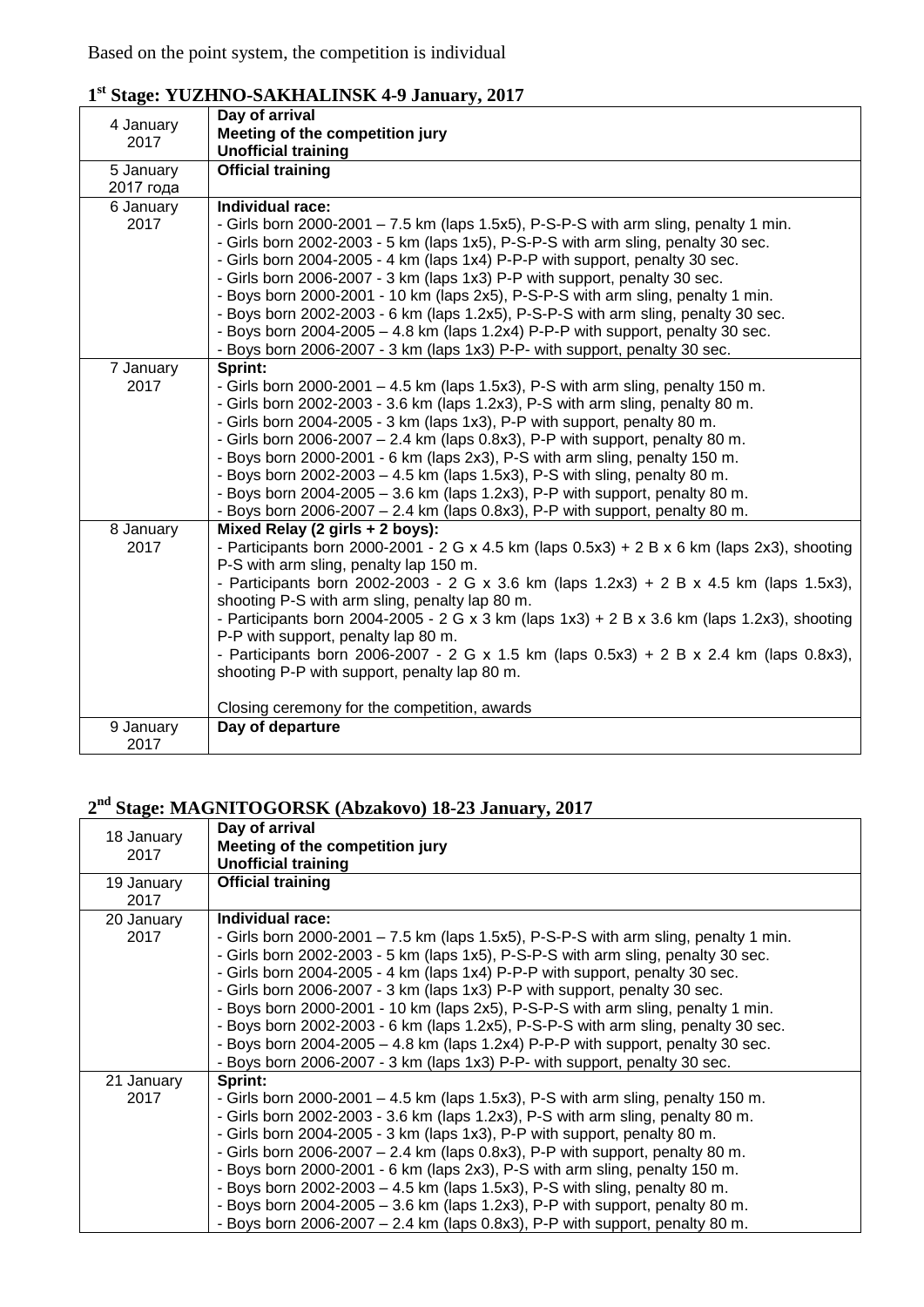| 22 January | Mixed Relay (2 girls + 2 boys):                                                                |  |  |  |  |
|------------|------------------------------------------------------------------------------------------------|--|--|--|--|
| 2017       | - Participants born 2000-2001 - 2 G x 4.5 km (laps $0.5x3$ ) + 2 B x 6 km (laps 2x3), shooting |  |  |  |  |
|            | P-S with arm sling, penalty lap 150 m.                                                         |  |  |  |  |
|            | - Participants born 2002-2003 - 2 G x 3.6 km (laps $1.2x3$ ) + 2 B x 4.5 km (laps $1.5x3$ ),   |  |  |  |  |
|            | shooting P-S with arm sling, penalty lap 80 m.                                                 |  |  |  |  |
|            | - Participants born 2004-2005 - 2 G x 3 km (laps $1x3$ ) + 2 B x 3.6 km (laps 1.2x3), shooting |  |  |  |  |
|            | P-P with support, penalty lap 80 m.                                                            |  |  |  |  |
|            | - Participants born 2006-2007 - 2 G x 1.5 km (laps $0.5x3$ ) + 2 B x 2.4 km (laps $0.8x3$ ),   |  |  |  |  |
|            | shooting P-P with support, penalty lap 80 m.                                                   |  |  |  |  |
|            |                                                                                                |  |  |  |  |
|            | Closing ceremony for the competition, awards                                                   |  |  |  |  |
| 23 January | Day of departure                                                                               |  |  |  |  |
| 2017       |                                                                                                |  |  |  |  |

## **3 rd Stage: NOVOSIBIRSK 8-12 February, 2017**

| 8 February  | Day of arrival                                                                                 |  |  |  |  |
|-------------|------------------------------------------------------------------------------------------------|--|--|--|--|
| 2017        | Meeting of the competition jury                                                                |  |  |  |  |
|             | <b>Unofficial training</b>                                                                     |  |  |  |  |
| 9 February  | <b>Official training</b>                                                                       |  |  |  |  |
| 2017        |                                                                                                |  |  |  |  |
| 10 February | Individual race:                                                                               |  |  |  |  |
| 2017        | - Girls born 2000-2001 - 7.5 km (laps 1.5x5), P-S-P-S with arm sling, penalty 1 min.           |  |  |  |  |
|             | - Girls born 2002-2003 - 5 km (laps 1x5), P-S-P-S with arm sling, penalty 30 sec.              |  |  |  |  |
|             | - Girls born 2004-2005 - 4 km (laps 1x4) P-P-P with support, penalty 30 sec.                   |  |  |  |  |
|             | - Girls born 2006-2007 - 3 km (laps 1x3) P-P with support, penalty 30 sec.                     |  |  |  |  |
|             | - Boys born 2000-2001 - 10 km (laps 2x5), P-S-P-S with arm sling, penalty 1 min.               |  |  |  |  |
|             | - Boys born 2002-2003 - 6 km (laps 1.2x5), P-S-P-S with arm sling, penalty 30 sec.             |  |  |  |  |
|             | - Boys born 2004-2005 - 4.8 km (laps 1.2x4) P-P-P with support, penalty 30 sec.                |  |  |  |  |
|             | - Boys born 2006-2007 - 3 km (laps 1x3) P-P- with support, penalty 30 sec.                     |  |  |  |  |
| 11 February | Sprint:                                                                                        |  |  |  |  |
| 2017        | - Girls born 2000-2001 $-$ 4.5 km (laps 1.5x3), P-S with arm sling, penalty 150 m.             |  |  |  |  |
|             | - Girls born 2002-2003 - 3.6 km (laps 1.2x3), P-S with arm sling, penalty 80 m.                |  |  |  |  |
|             | - Girls born 2004-2005 - 3 km (laps 1x3), P-P with support, penalty 80 m.                      |  |  |  |  |
|             | - Girls born 2006-2007 - 2.4 km (laps 0.8x3), P-P with support, penalty 80 m.                  |  |  |  |  |
|             | - Boys born 2000-2001 - 6 km (laps 2x3), P-S with arm sling, penalty 150 m.                    |  |  |  |  |
|             | - Bovs born 2002-2003 - 4.5 km (laps 1.5x3), P-S with sling, penalty 80 m.                     |  |  |  |  |
|             | - Boys born 2004-2005 - 3.6 km (laps 1.2x3), P-P with support, penalty 80 m.                   |  |  |  |  |
|             | - Boys born 2006-2007 $-$ 2.4 km (laps 0.8x3), P-P with support, penalty 80 m.                 |  |  |  |  |
| 12 February | Mixed Relay (2 girls + 2 boys):                                                                |  |  |  |  |
| 2017        | - Participants born 2000-2001 - 2 G x 4.5 km (laps 0.5x3) + 2 B x 6 km (laps 2x3), shooting    |  |  |  |  |
|             | P-S with arm sling, penalty lap 150 m.                                                         |  |  |  |  |
|             | - Participants born 2002-2003 - 2 G x 3.6 km (laps 1.2x3) + 2 B x 4.5 km (laps 1.5x3),         |  |  |  |  |
|             | shooting P-S with arm sling, penalty lap 80 m.                                                 |  |  |  |  |
|             | - Participants born 2004-2005 - 2 G x 3 km (laps $1x3$ ) + 2 B x 3.6 km (laps 1.2x3), shooting |  |  |  |  |
|             | P-P with support, penalty lap 80 m.                                                            |  |  |  |  |
|             | - Participants born 2006-2007 - 2 G x 1.5 km (laps 0.5x3) + 2 B x 2.4 km (laps 0.8x3),         |  |  |  |  |
|             | shooting P-P with support, penalty lap 80 m.                                                   |  |  |  |  |
|             |                                                                                                |  |  |  |  |
|             | Closing ceremony for the competition, awards                                                   |  |  |  |  |
| 13 February | Day of departure                                                                               |  |  |  |  |
| 2017        |                                                                                                |  |  |  |  |

## **4 th Stage: SAINT PETERSBURG 1-6 March, 2017**

| 01 March<br>2017 | Day of arrival<br>Meeting of the competition jury<br><b>Unofficial training</b>      |
|------------------|--------------------------------------------------------------------------------------|
| 02 March         | <b>Official training</b>                                                             |
| 2017             |                                                                                      |
| 03 March         | Individual race:                                                                     |
| 2017             | - Girls born 2000-2001 - 7.5 km (laps 1.5x5), P-S-P-S with arm sling, penalty 1 min. |
|                  | - Girls born 2002-2003 - 5 km (laps 1x5), P-S-P-S with arm sling, penalty 30 sec.    |
|                  | - Girls born 2004-2005 - 4 km (laps 1x4) P-P-P with support, penalty 30 sec.         |
|                  | - Girls born 2006-2007 - 3 km (laps 1x3) P-P with support, penalty 30 sec.           |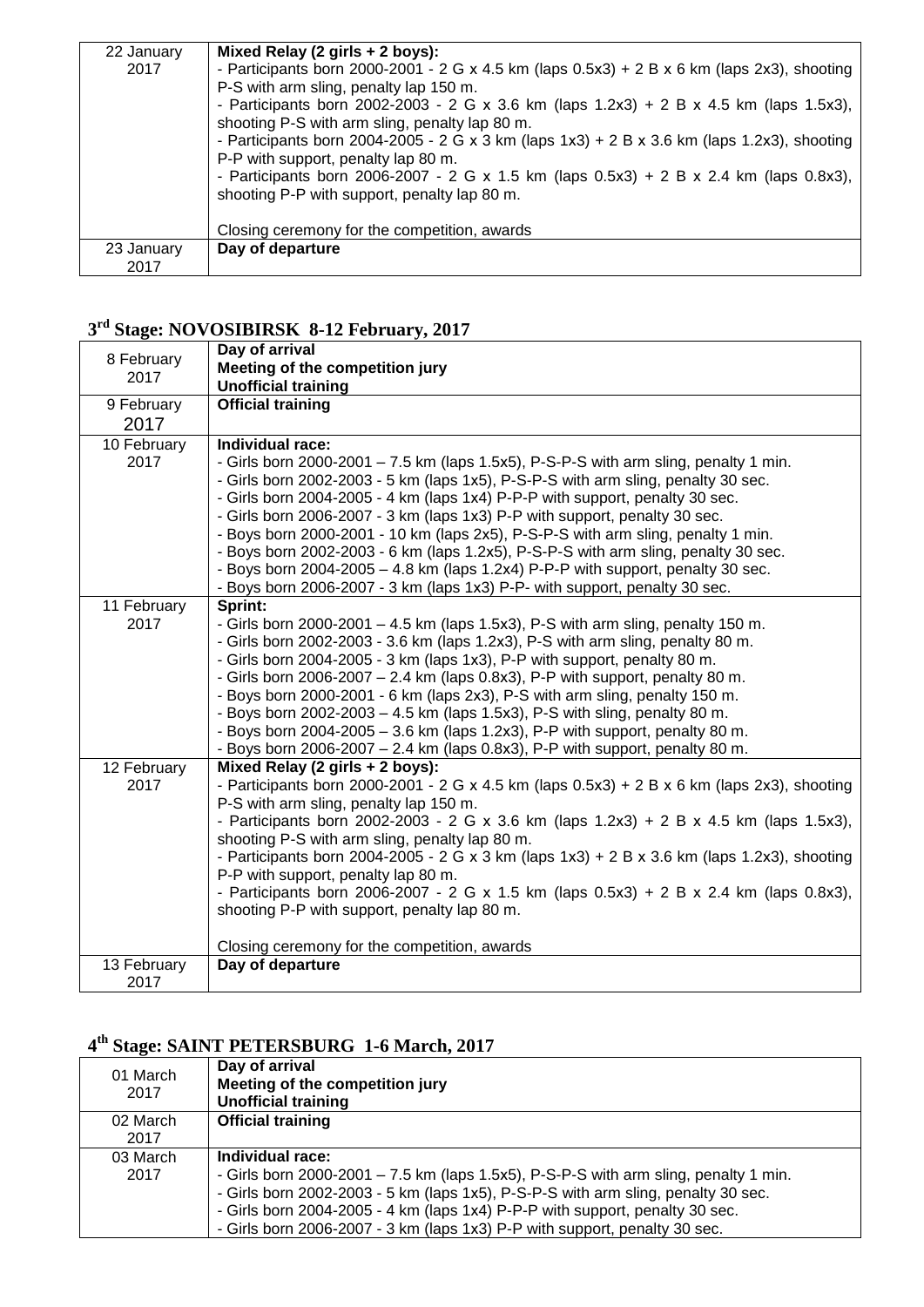|                  | - Boys born 2000-2001 - 10 km (laps 2x5), P-S-P-S with arm sling, penalty 1 min.<br>- Boys born 2002-2003 - 6 km (laps 1.2x5), P-S-P-S with arm sling, penalty 30 sec.<br>- Boys born 2004-2005 - 4.8 km (laps 1.2x4) P-P-P with support, penalty 30 sec. |
|------------------|-----------------------------------------------------------------------------------------------------------------------------------------------------------------------------------------------------------------------------------------------------------|
|                  | - Boys born 2006-2007 - 3 km (laps 1x3) P-P- with support, penalty 30 sec.                                                                                                                                                                                |
| 04 March         | Sprint:                                                                                                                                                                                                                                                   |
| 2017             | - Girls born 2000-2001 $-$ 4.5 km (laps 1.5x3), P-S with arm sling, penalty 150 m.                                                                                                                                                                        |
|                  | - Girls born 2002-2003 - 3.6 km (laps 1.2x3), P-S with arm sling, penalty 80 m.                                                                                                                                                                           |
|                  | - Girls born 2004-2005 - 3 km (laps 1x3), P-P with support, penalty 80 m.                                                                                                                                                                                 |
|                  | - Girls born 2006-2007 - 2.4 km (laps 0.8x3), P-P with support, penalty 80 m.                                                                                                                                                                             |
|                  | - Boys born 2000-2001 - 6 km (laps 2x3), P-S with arm sling, penalty 150 m.                                                                                                                                                                               |
|                  | - Boys born 2002-2003 - 4.5 km (laps 1.5x3), P-S with sling, penalty 80 m.                                                                                                                                                                                |
|                  | - Boys born 2004-2005 $-$ 3.6 km (laps 1.2x3), P-P with support, penalty 80 m.                                                                                                                                                                            |
|                  | - Boys born 2006-2007 $-$ 2.4 km (laps 0.8x3), P-P with support, penalty 80 m.                                                                                                                                                                            |
| 05 March         | Mixed Relay (2 girls + 2 boys):                                                                                                                                                                                                                           |
|                  |                                                                                                                                                                                                                                                           |
| 2017             | - Participants born 2000-2001 - 2 G x 4.5 km (laps $0.5x3$ ) + 2 B x 6 km (laps 2x3), shooting                                                                                                                                                            |
|                  | P-S with arm sling, penalty lap 150 m.                                                                                                                                                                                                                    |
|                  | - Participants born 2002-2003 - 2 G x 3.6 km (laps 1.2x3) + 2 B x 4.5 km (laps 1.5x3),                                                                                                                                                                    |
|                  | shooting P-S with arm sling, penalty lap 80 m.                                                                                                                                                                                                            |
|                  | - Participants born 2004-2005 - 2 G x 3 km (laps 1x3) + 2 B x 3.6 km (laps 1.2x3), shooting                                                                                                                                                               |
|                  | P-P with support, penalty lap 80 m.                                                                                                                                                                                                                       |
|                  | - Participants born 2006-2007 - 2 G x 1.5 km (laps 0.5x3) + 2 B x 2.4 km (laps 0.8x3),                                                                                                                                                                    |
|                  | shooting P-P with support, penalty lap 80 m.                                                                                                                                                                                                              |
|                  |                                                                                                                                                                                                                                                           |
|                  | Closing ceremony for the competition, awards                                                                                                                                                                                                              |
| 06 March<br>2017 | Day of departure                                                                                                                                                                                                                                          |

## **5 th Stage (FINAL): MURMANSK 20-27 March, 2017**

| 20 March<br>2017 | Day of arrival<br>Meeting of the competition jury<br><b>Unofficial training</b>                                                                                                                                                                                                                                                                                                                                                                                                                                                                                                                                                                                                                        |
|------------------|--------------------------------------------------------------------------------------------------------------------------------------------------------------------------------------------------------------------------------------------------------------------------------------------------------------------------------------------------------------------------------------------------------------------------------------------------------------------------------------------------------------------------------------------------------------------------------------------------------------------------------------------------------------------------------------------------------|
| 21 March<br>2017 | <b>Official training</b><br>Opening of the competition                                                                                                                                                                                                                                                                                                                                                                                                                                                                                                                                                                                                                                                 |
| 22 March<br>2017 | Individual race:<br>- Girls born 2000-2001 - 7.5 km (laps 1.5x5), P-S-P-S with arm sling, penalty 1 min.<br>- Girls born 2002-2003 - 5 km (laps 1x5), P-S-P-S with arm sling, penalty 30 sec.<br>- Girls born 2004-2005 - 4 km (laps 1x4) P-P-P with support, penalty 30 sec.<br>- Girls born 2006-2007 - 3 km (laps 1x3) P-P with support, penalty 30 sec.<br>- Boys born 2000-2001 - 10 km (laps 2x5), P-S-P-S with arm sling, penalty 1 min.<br>- Boys born 2002-2003 - 6 km (laps 1.2x5), P-S-P-S with arm sling, penalty 30 sec.<br>- Boys born 2004-2005 - 4.8 km (laps 1.2x4) P-P-P with support, penalty 30 sec.<br>- Boys born 2006-2007 - 3 km (laps 1x3) P-P- with support, penalty 30 sec. |
| 23 March<br>2017 | Sprint:<br>- Girls born 2000-2001 $-$ 4.5 km (laps 1.5x3), P-S with arm sling, penalty 150 m.<br>- Girls born 2002-2003 - 3.6 km (laps 1.2x3), P-S with arm sling, penalty 80 m.<br>- Girls born 2004-2005 - 3 km (laps 1x3), P-P with support, penalty 80 m.<br>- Girls born 2006-2007 - 2.4 km (laps 0.8x3), P-P with support, penalty 80 m.<br>- Boys born 2000-2001 - 6 km (laps 2x3), P-S with arm sling, penalty 150 m.<br>- Boys born 2002-2003 - 4.5 km (laps 1.5x3), P-S with arm sling, penalty 80 m.<br>- Boys born 2004-2005 $-$ 3.6 km (laps 1.2x3), P-P with support, penalty 80 m.<br>- Boys born 2006-2007 $-$ 2.4 km (laps 0.8x3), P-P with support, penalty 80 m.                    |
| 24 March<br>2017 | <b>Rest day</b>                                                                                                                                                                                                                                                                                                                                                                                                                                                                                                                                                                                                                                                                                        |
| 25 March<br>2017 | Mass start (without the youngest group):<br>- Girls born 2000-2001 - 6 km (laps 1.2x5), P-P-S-S with arm sling, penalty 150 m.<br>- Girls born 2002-2003 - 4 km (laps 1x4), P-P-S with arm sling, penalty 80 m.<br>- Girls born 2004-2005 - 3 km (laps 1x3), P-P with support, penalty 80 m.<br>- Boys born 2000-2001 - 7.5 km (laps 1.5x5), P-P-S-S with arm sling, penalty 150 m.<br>- Boys born 2002-2003 - 4.8 km (laps 1.2x4), P-P-S with arm sling, penalty 80 m.<br>- Boys born 2004-2005 $-$ 3.6 km (laps 1.2x3), P-P with support, penalty 80 m.<br>«Smooth race» (x-country race without shooting). Only the youngest group:<br>- Boys born 2006-2007<br>- Girls born 2006-2007              |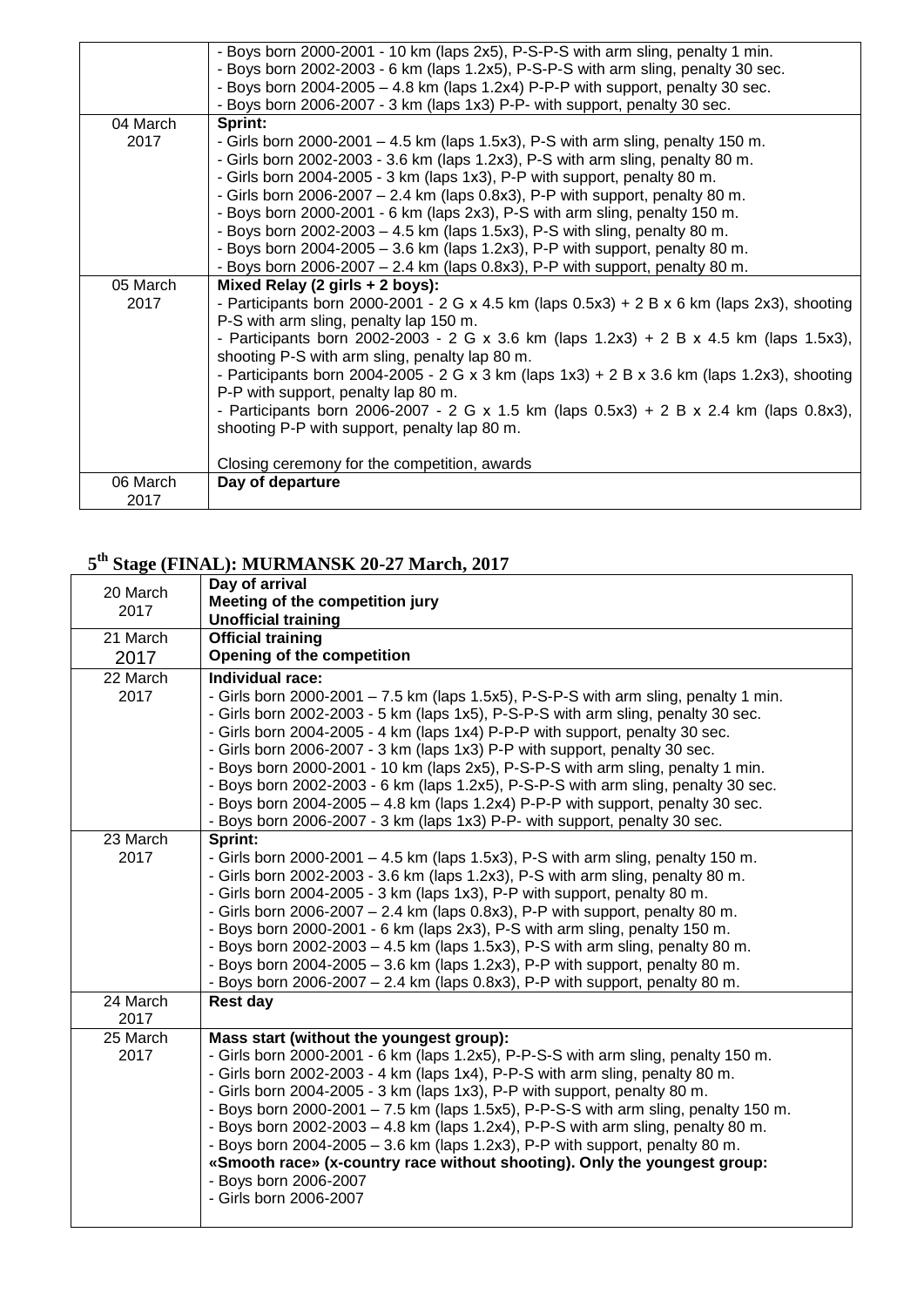| 26 March | Mixed Relay (2 girls + 2 boys):                                                                |  |  |  |
|----------|------------------------------------------------------------------------------------------------|--|--|--|
| 2017     | - Participants born 2000-2001 - 2 G x 4.5 km (laps $0.5x3$ ) + 2 B x 6 km (laps 2x3), shooting |  |  |  |
|          | P-S with sling, penalty lap 150 m.                                                             |  |  |  |
|          | - Participants born 2002-2003 - 2 G x 3.6 km (laps $1.2x3$ ) + 2 B x 4.5 km (laps $1.5x3$ ),   |  |  |  |
|          | shooting P-S with sling, penalty lap 80 m.                                                     |  |  |  |
|          | - Participants born 2004-2005 - 2 G x 3 km (laps $1x3$ ) + 2 B x 3.6 km (laps 1.2x3), shooting |  |  |  |
|          | P-P with support, penalty lap 80 m.                                                            |  |  |  |
|          | - Participants born 2006-2007 - 2 G x 1.5 km (laps $0.5x3$ ) + 2 B x 2.4 km (laps $0.8x3$ ),   |  |  |  |
|          | shooting P-P with support, penalty lap 80 m.                                                   |  |  |  |
|          | Closing ceremony for the competition, awards                                                   |  |  |  |
| 27 March | Day of departure                                                                               |  |  |  |
| 2017     |                                                                                                |  |  |  |

#### **Note:**

Shooting events take place without running with the rifle. Participants of shooting events in the competition in the 2000-2001 and 2002-2003 age groups will shoot with a belt. Participants from the 2004-2005 and 2006-2007 age groups will shoot with a support. 5.6mm, small-caliber rifles are used for a distance of no less than 50 meters in the biathlon. Competition participants may use their own rifles if they correspond to the rules of the competition.

The team line-up for the mixed relay is decided in each age group by a randomized draw irrespective to the participant's regional affiliations.

## **8. Determining the Winners**

The champions and medalists in individual events are determined in each different event and in each age group (with boys and girls as separate groups) according to the rules of the competition. **Awards**

In each type of event (individual races), participants in first through sixth place receive awards. Participants in first through third place are awarded a commemorative prize, a medal, and a certificate. Participants in fourth through sixth place are awarded a commemorative prize and a certificate. The trainers of the winners are also awarded a commemorative prize. In the relay, the teams in first through third place are awarded (medals, certificates, and commemorative prizes).

The organizers reserve the right to give out further awards and special prizes from the sponsors and other organizations.

#### **Calculating Cup points and determining the grand champion of the Cup**

Participants of any of the Cup's stages, placing first through fifteenth in each variant of the individual races are given Cup points. In the final stage (Murmansk), points are given for the first forty places. The grand champion of the Cup is determined for each age group (with boys and girls as separate groups) according the total number of cup points accumulated in all individual disciplines over all the stages of the Cup, including the final stage.

| <b>Early Stages of the Cup</b> |                       | <b>Final Stage of the Cup</b> |            |            |            |           |
|--------------------------------|-----------------------|-------------------------------|------------|------------|------------|-----------|
| <b>Place -</b>                 | <b>Place - Points</b> | Place -                       | Place -    | Place -    | Place -    | Place -   |
| Points                         |                       | Points                        | Points     | Points     | Points     | Points    |
| $1. - 30$                      | $9. - 10$             | $1. - 60$                     | $9. - 32$  | $17. - 24$ | $25. - 16$ | $33. - 8$ |
| $2. - 26$                      | $10. - 8$             | $2. - 54$                     | $10. - 31$ | $18. - 23$ | $26. - 15$ | $34. - 7$ |
| $3. - 22$                      | $11.-6$               | $3. -48$                      | $11. - 30$ | $19. - 22$ | $27. - 14$ | $35 - 6$  |
| $4. - 20$                      | $12. - 4$             | $4. - 43$                     | $12. - 29$ | $20. - 21$ | $28. - 13$ | $36. - 5$ |
| $5. - 18$                      | $13. - 3$             | $5. -40$                      | $13. - 28$ | $21. - 20$ | $29. - 12$ | $37. - 4$ |
| $6. - 16$                      | $14. - 2$             | $6. - 38$                     | $14. - 27$ | $22. - 19$ | $30. - 11$ | $38. - 3$ |
| $7. - 14$                      | $15. - 1$             | $7. - 36$                     | $15. - 26$ | $23 - 18$  | $31 - 10$  | $39. - 2$ |
| $8. - 12$                      |                       | $8. - 34$                     | $16. - 25$ | $24. - 17$ | $32 - 9$   | $40. - 1$ |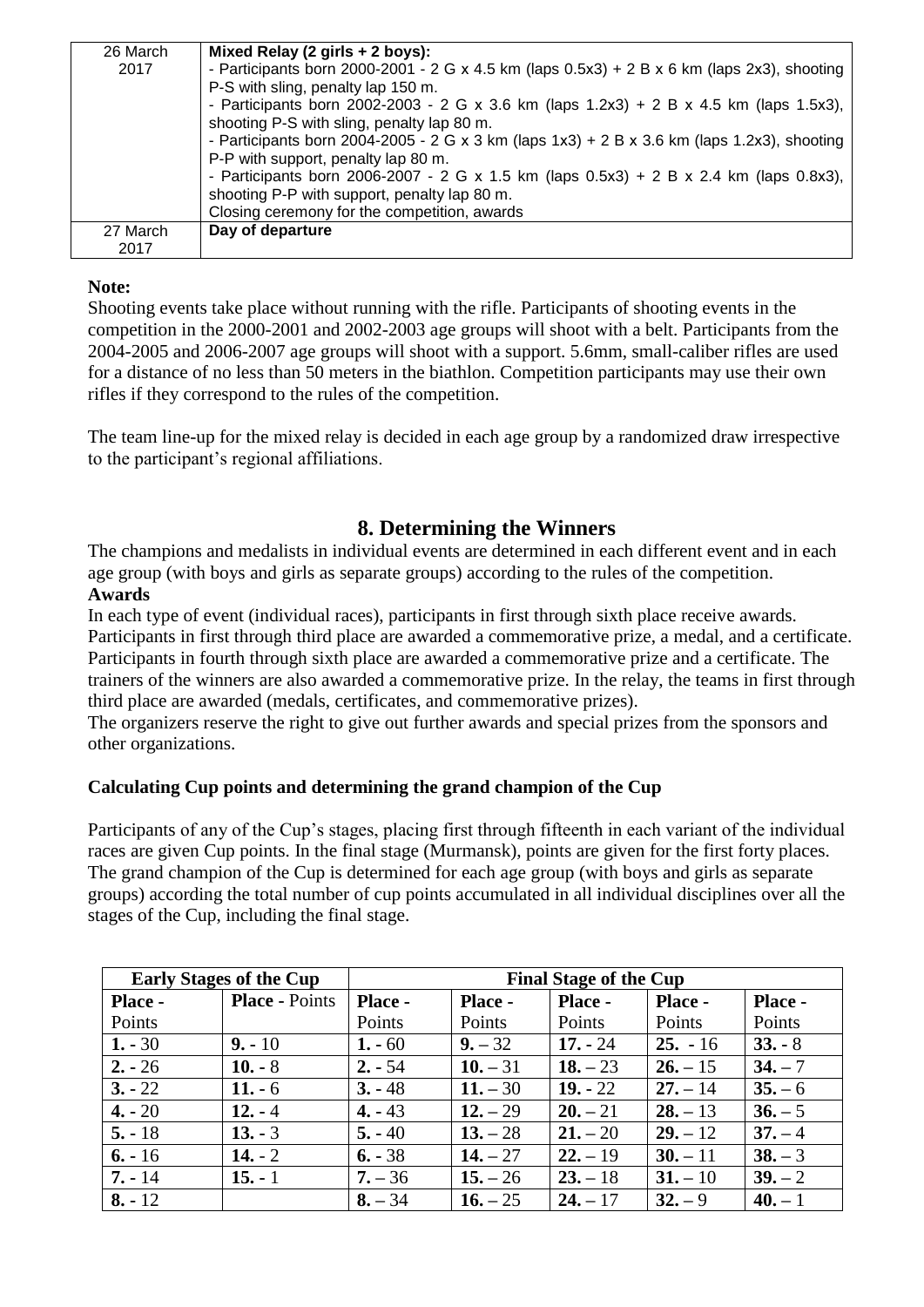# **9. Participation Applications**

For participation in the competition all participants have to send preliminary application by e-mail [info@bogaliskimircup.ru](mailto:info@bogaliskimircup.ru)

When passing the credentials committee, the team representative (or the training and accompanying representative of the athlete) must present the following documents:

- A report from a medical institute confirming the athlete is healthy enough to participate in the competition;
- A completed declaration about the conditions of the athlete and trainers, along with a declaration regarding doping (see attached)
- An application for each participant (in Word or Excel formats) in electronic form (mandatory);
- For each participant, a document confirming identity and age
- An original insurance policy covering life and health in case of accident while partaking in sports;
- An agreement to have personal data processed;

## **The current document acts as an invitation for athletes to the competition.**